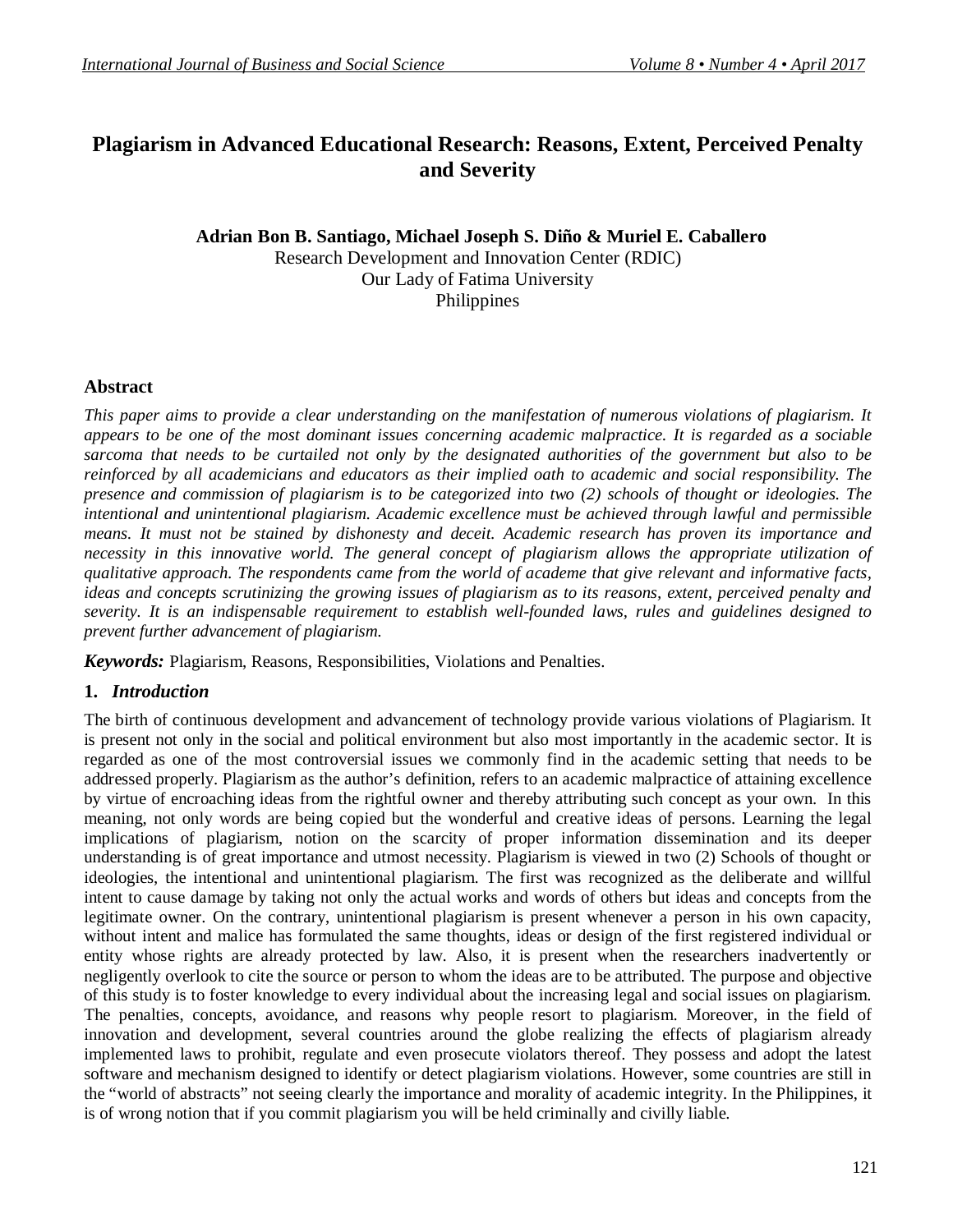In contemporary laws, we do not have any concrete or unified definition of plagiarism and if there is violation, it is broad or wide enough that produces general concept that every form of copying is plagiarism. It also suggests as void for being vague because it is not specifically defined. According to the Latin maxim "Nullum Crimen Nulla Poena Sine Lege" meaning, there is no crime or punishment when there is no ground or law punishing it. (Crisan, 2010) The law must be clear and explicit as to its meaning and application for its proper implementation and observance. Therefore, if it is not defined as a special law for that effect, the culprit will be imprisoned not because of committing plagiarism but because of violating other crimes. It is maintained that plagiarism is not a crime per se but identified as the means employed, medium used or manner presented to commit other crimes such as but not limited to the following, violation or infringement of copyright, E-commerce Act and Cybercrime law. The researcher, in compliance of any requirement and to have a fruitful and meaningful result, suggests that the product or output must originate from the legitimate source. If not, must be appropriately credited or attributed. The Golden rule on plagiarism posits that "in the event and circumstance of uncertainty, provide the proper recognition". This study aims to contribute primarily for the protection of intellectual property rights, to disseminate information about plagiarism, define plagiarism, its violation, reason, extent, and perceive penalties.

## **2.** *Theoretical and Conceptual Background*

According to Social Learning theory, (Bandura, 1977) learning is an unbroken and continuous process that takes place in a social perspective of the participating community. Manifesting innocently through direct observation, adoption or instruction. In this theory, it provides that the people around the observer-learner will respond to the behavior it imitates with either reinforcement or punishment. If a learner observes that the actions taken by the models committing plagiarism are rewarding then it is more likely to continue performing the similar behavior or imitate those people it recognizes as comparable to itself. In this manner, if learners and students observe that doing or practicing plagiarism as witnessed on their colleagues result in satisfying or rewarding manner, without apprehension or consequences from authority, then the tendency or probability of plagiarism will increase and definitely result to simulation and replication. Consequently, it will respond to the same process or cycle in their respective environment. Furthermore, under the reinforcement theory, known as the operant condition theory (Skinner, 1938), it asserts that behaviors will respond either positive or negative. If the reinforcement made by the educators or teachers positively respond to the wrong doing of plagiarism then the learners or students action in the environment is validated, confirmed and strengthened that will cause reiteration of erroneous practice of plagiarism. On the other hand, if the reinforcement is properly maintained, the actions undertaken by the learners or students are sanctioned or penalized, then the practice of plagiarism as an emerging issue or problem affecting academic integrity will be abated.

#### **2.1 Persuasive Reasons**

In the context of academic discipline, Plagiarism is regarded as a common schema that reflects primarily on individual's educational delinquency. It clearly violates the provisions of academic honesty and integrity. Also, it prohibits the further attainment of academic excellence. The indicators show compelling reasons why individuals result to the unwarranted practice of plagiarism. It can be summarized into the following:a) personal interest and convenience, b) insufficiency of knowledge, c) deficiency of educational awareness on plagiarism, d) difficulty and challenges in formulating thoughts, ideas and concepts, e) laziness and idleness, f) it is the common practice and observance in the community, and g) lack of proper implementation of an enabling law or statute.

#### **2.2 Extent**

The emergence of industrial advancement, innovation and technology, particularly through the utilization of social media greatly amplifies the degree of cases constituting several violations of plagiarism. Though systems and software are introduced to prevent instances of plagiarism, nevertheless, without appropriate regulation and ruling, the fear and danger of supposed plagiarism is still a threat to present times and integrity is undoubtedly at stake. Unveiling the truth that plagiarism will still proliferate in the environment of academic learning.

#### **2.3 Perceived Penalty and Perceived Severity**

The imposition of penalty and application of preventive measures such as warning, reprimand, rectification, dismissal, fine and even imprisonment are some of the suggested means employed to lessen or limit the commission of an offence.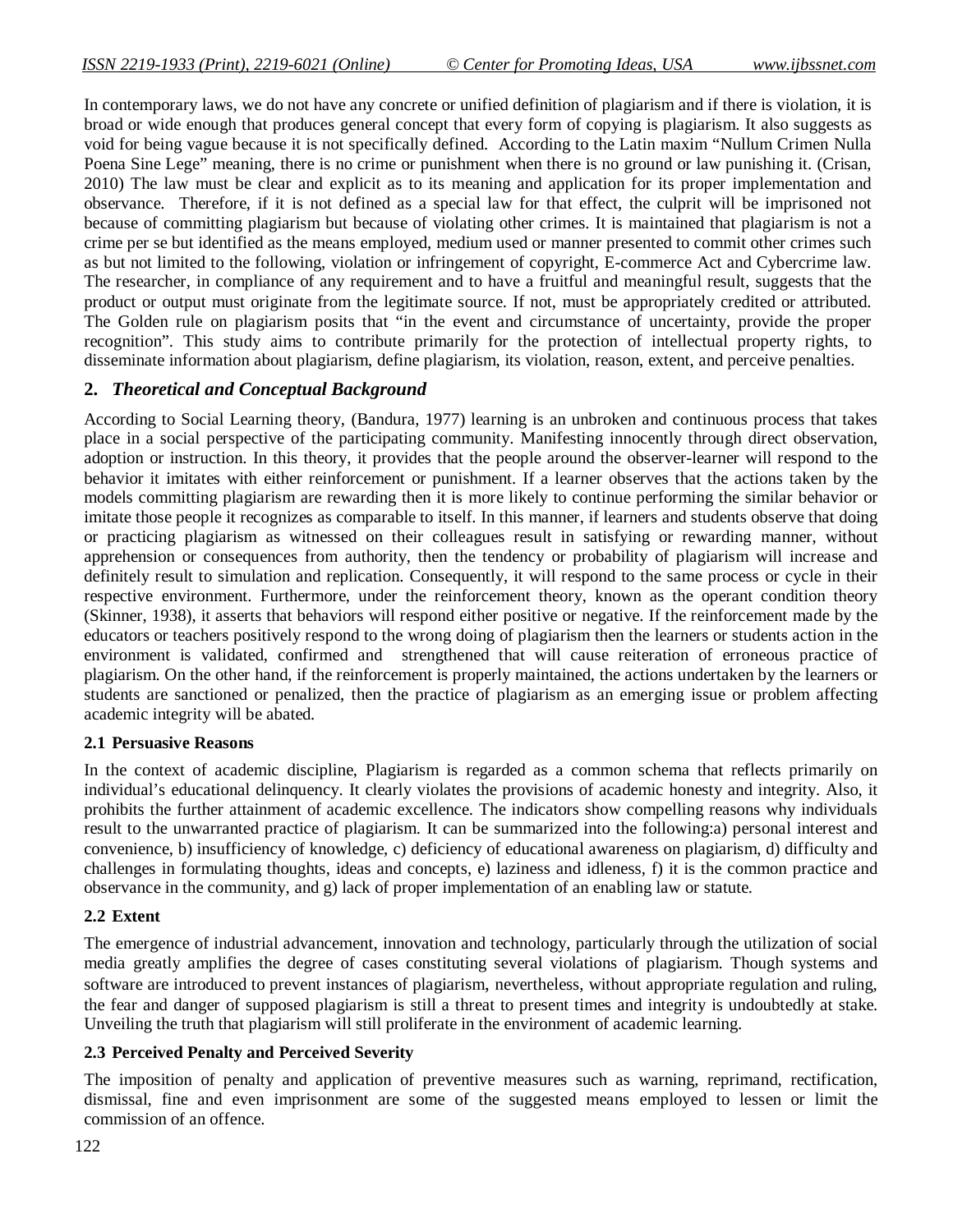However, the question lies on to what specific extent we consider a person is liable or guilty of plagiarism. Undeniably, the area of plagiarism is comprehensive enough that requires deeper understanding of its meaning and application. Various parameters are needed to be considered for its profound deliberation. The different views on plagiarism, variety of interpretations, determinants of liability, percentage value constituting plagiarism, and conflicting views must be taken cognizance. Unless there is a secured, fixed and established universal rule on the prevalence of plagiarism, the issue will remain and pursue in future generations. To this end, the defiance of any person against the implementing rules and regulations must recognize the fact of the possible sanctions and consequences of his actions.

# **3.** *Research Methodology*

The researcher, in the conduct of this study opts to utilize the structured qualitative method (Creswell, 2007). The proponent gathered the necessary and required information through personal conversations, panel discussions, direct observations and in-depth interviews of knowledgeable and intellectual personalities from the selected universities in the Philippines. The respondents came from the students of the nominated university, whether in the college level or in the graduate studies. Also, for the advancement, better result, future reference and comparison, the researcher includes relevant information emanated from different researchers, professors, deans and administrators of the universities.

## **4.** *Results and Discussions*

The presentation of the subject matter pertaining to plagiarism generates an interesting and stimulating topic among respondents. Indeed, it is a matter of public concern and interest. Founded and based form relevant information, material documents and sources, the most commonly known form or type of plagiarism is the so called "in toto or verbatim copy and paste method". According to respondents, it is prevailing and available since almost all ideas, concepts and answers to queries can be discerned and learned through modern technology. However, this is certainly not a reasonable excuse to researchers when we speak of integrity in the arena of education. Another important form of plagiarism relates to "paraphrasing". Respondent contends that this measure must not be construed specifically of its adverse effect but rather consider that paraphrasing is one of the mediums use to deviate from the commission of plagiarism. In the examination of document through software of antiplagiarism, one effective way so as not to be considered as plagiarize document is to rephrase the wordings. Nevertheless, it is stressed that such appearance must refer and limited only to unintentional plagiarism. As a general rule, citation, correct references and accreditation of respective authors must be religiously practiced by researchers to prevent probability of plagiarized articles. Additional material consideration is the exclusion criteria with respect to plagiarized detection. The presence of universal and undisputed fact though coined by authors must be excluded from the measurement of plagiarism. Undeniably, these facts can never be owned by anyone and should be available to everyone. Like the sun is hot, so as the apple is red, the night is dark and one plus one is equivalent to two (2). Therefore, if it speaks of "Universal or Absolute truth" shall be considered as an accepted exemption to commit plagiarism. Otherwise, the non-exclusion will definitely result to severe limitations of future development of researches and experiments that greatly negates the very purpose and meaning of research. Scholars suggest that sanctions that were not properly maintained or enforced give room for its countless violations and occurrences. Additionally, the absence of establishing general law or integrated guidelines between and among states will never solve the developing issue of plagiarism.

# **5.** *Conclusion*

In summary, the attainment of academic excellence in advance educational research must adhere and conform through proper observance of academic integrity. The mainstream of plagiarism dwells in the question of morality. The important values on fairness, equality, good faith, honesty and truthfulness should be uphold at all times. There is no valid reason for its non-compliance. Likewise, it must not be tainted with deceit, malice and bad faith at the expense of another. The bottom line concludes that innovative and participative software perceiving plagiarism can never replace honesty, self-assessment and personal judgment to determine for a fact that a person is guilty or liable for plagiarism.